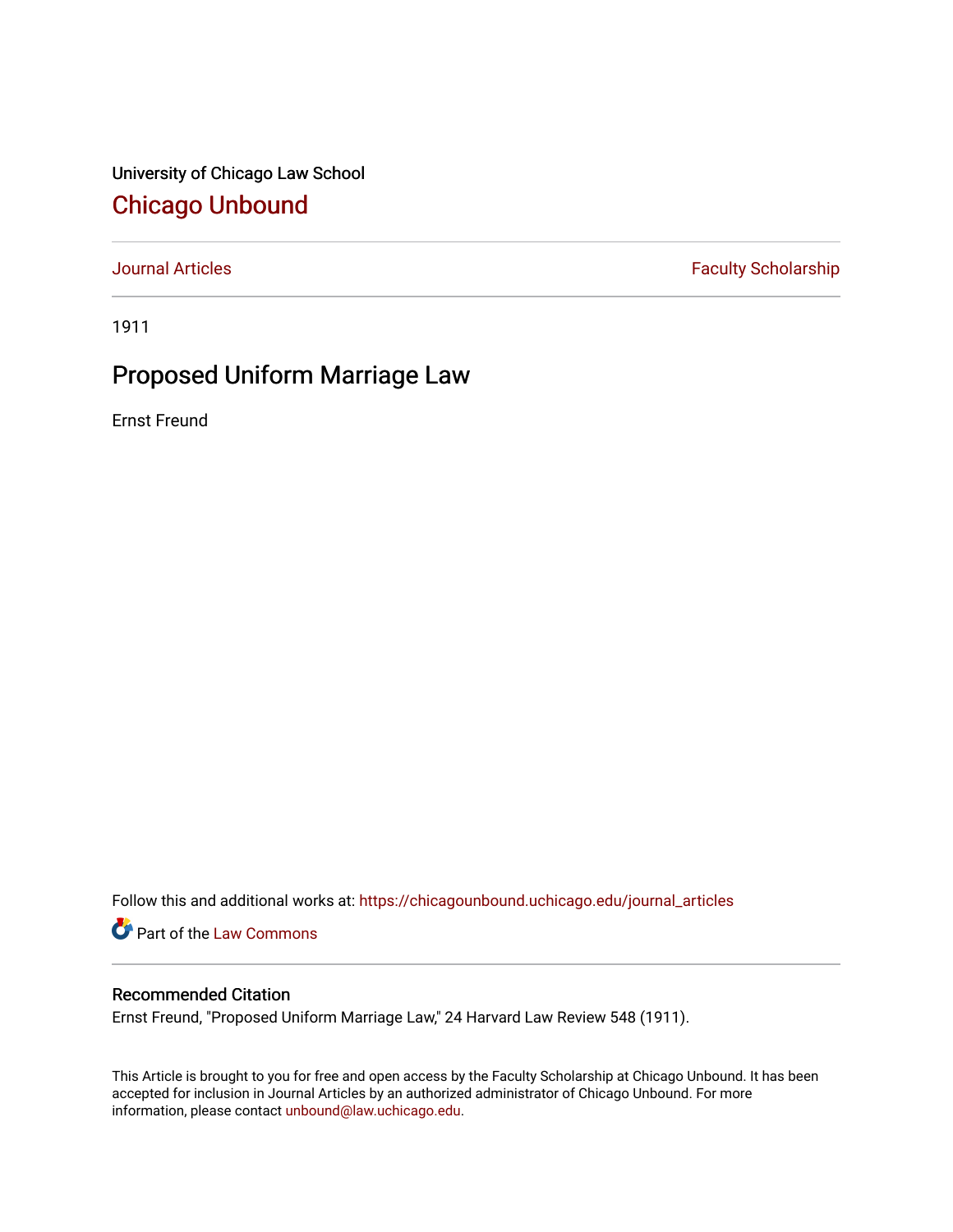## **A** PROPOSED UNIFORM MARRIAGE LAW.

THE subject of uniform marriage legislation has been before the Conference of Commissioners of Uniform State Laws since 1907. At the National Congress on Uniform Divorce Laws held in 1906, a committee had submitted certain important recommendations with reference to marriage licenses- but the Congress regarded this matter as beyond its scope, and recommended its consideration to the Commissioners on Uniform State Laws.'

No action was taken by the Commissioners in 1907. In **19o8,** at Seattle, the Conference received a lengthy report from the Committee on Marriage and Divorce, containing the draft of a marriage act. This draft was discussed in part at the Detroit Conference in **19o9,** and the matter referred to a new committee for further action. The result of this action was a new draft, which was presented to the Conference at Chattanooga in **19Io.** It was considered in Committee of the Whole, and substantially agreed to, but, in view of the importance of the subject matter and of the proposed changes in the law, the Conference deferred action to the next year **(191I),** recommending that the Committee consider the suggestions made in the course of the discussion, and that the provisions be brought to the notice of the profession and the public at large.

It is partly with a view to making this latter recommendation effective that this article is written, for which however the writer alone assumes responsibility.

 $(i)$  *Scope of the Bill* – The proposed measure confines itself to regulations concerning the form of the marriage contract. The scope of the earlier draft was wider in so far as it included an enumeration of the grounds of nullity and voidability of marriages, involving the thorny subjects of impediments and disabilities to marry, both absolute and relative. The elimination of these subjects from the new bill was due to the conviction that with reference to them unanimity between the states cannot at present be in reason expected. The problem of miscegenation is peculiar to

<sup>&</sup>lt;sup>1</sup> Proceedings of Commissioners at Portland, Maine, **1907**, **pp. 121-123**.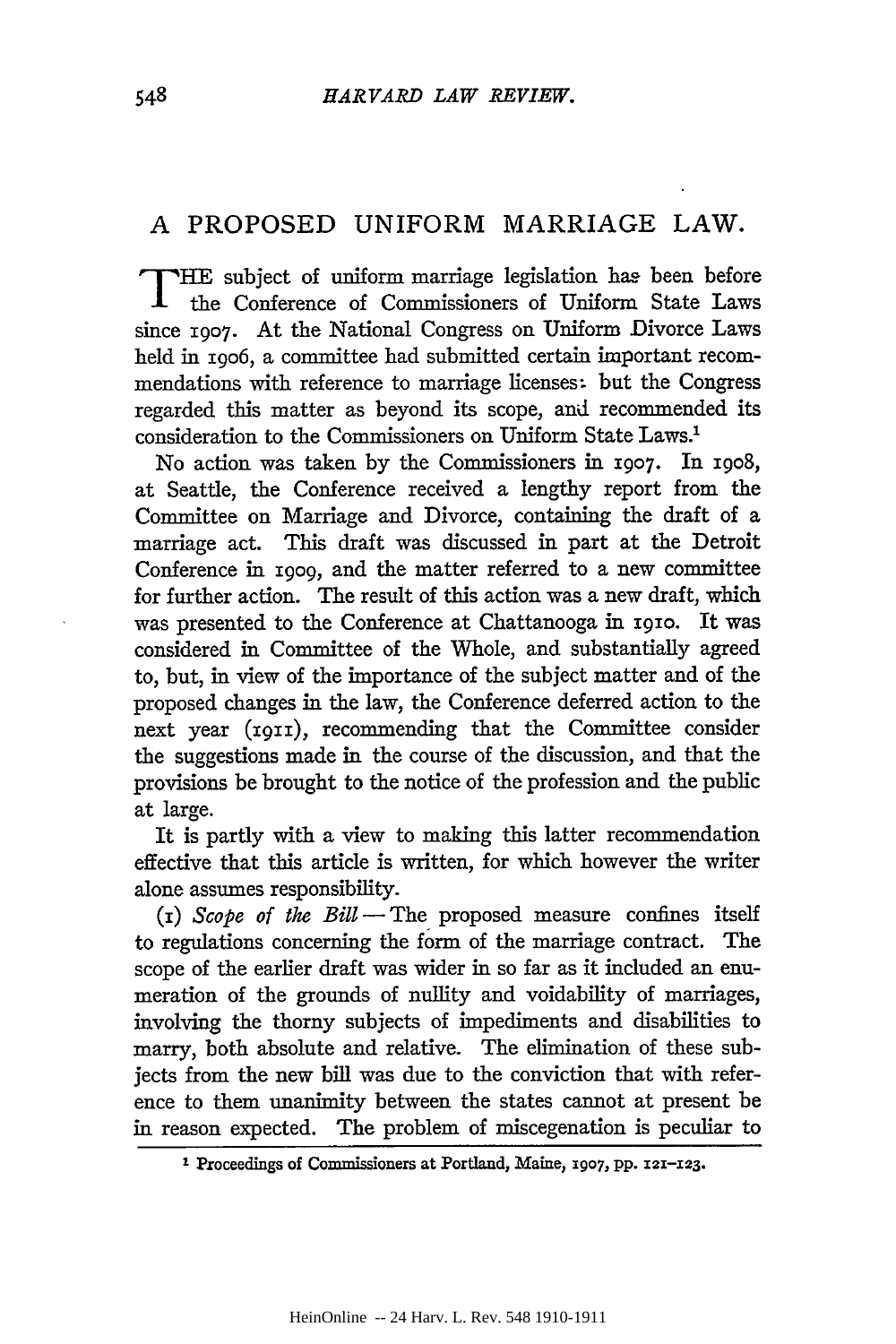the Southern states, and there is no particular reason why Northern states should be asked to enact stringent laws in that regard. A similar difficulty exists with regard to prohibited degrees of relationship. There is some tendency at present to extend the prohibition to the fourth degree so as to include first cousins; the states favoring this interdiction may not wish to abandon it, while to advocate the extension of this prohibition to all other states would be to place this country in opposition to modem legislation in most other parts of the world. This question does not stand in need of precipitate settlement. There is as a matter of fact at present no basis upon which an agreement regarding impediments and disabilities is likely to be reached, and under these circumstances it is wiser not to offer any uniform plan at all. It is true that in Germany, when, in 1875, the unification of the marriage law was undertaken, the subject of disabilities was included; unfortunately, we have not reached the same degree of unity of sentiment and opinion on vital points.

The regulation of the form of the marriage contract is a distinct and complete subject in itself, and a great step forward will have been taken when uniformity will be established in that regard.

*(2) Abrogation of Common-law Marriage-* The main principle of the proposed bill is the abrogation of the so-called commonlaw marriage. The Conference of Commissioners at Detroit gave instructions to that effect, with which the members of the Committee concurred unanimously. The case has been so often presented from both sides that it is not necessary to restate it here. There are arguments in favor of supporting the validity of a marriage irrespective of form; if there were not, the principle would not have been sanctioned by the Church for centuries. But there are considerations on the other side, and these, with the great majority of Western nations and peoples, have in the end prevailed. American courts have for a long time leaned strongly in favor of marriage by mere consent; they have interpreted statutes in that spirit, and with the exception of Massachusetts, Maryland, and the Virginias, all states have at one time or other recognized common-law marriages, and the majority recognize them now. There is still a considerable sentiment, if not in their favor, at least against their being refused legal recognition. This found expression in a motion brought forward at the Conference substantially to the

549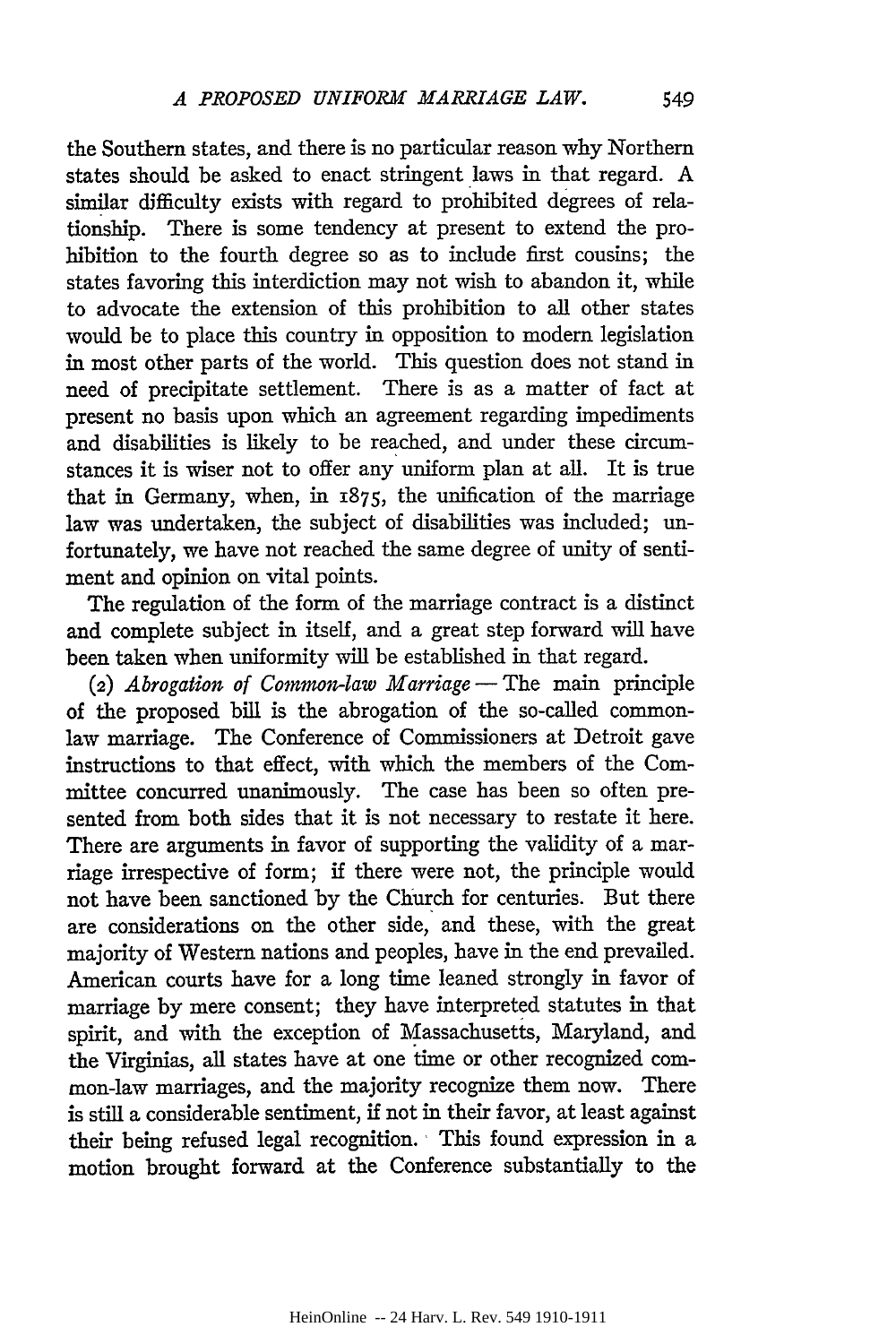effect that a marriage contract without compliance with the statutory requirements should not be void, but that the parties to such a marriage should derive no rights of property from it.

Whatever may be thought abstractly of such a proposition, a compromise on that basis should be declined, for the following reason: Within recent years a number of states, among them the important jurisdictions of New York and Illinois, have legislated expressly against the validity of common-law marriages by mere consent, overturning their previous policy. The general legislative tendency seems to be in that direction. Should the Commissioners of Uniform State Laws ask these states to reverse their course and go back to a policy which they in common with the majority of civilized communities throughout the world have abandoned? Uniformity is desirable, but not at any price. The measures recommended by the Commissioners should be in the line of progress, and not of retrogression. A uniform marriage law perpetuating the common-law marriage is simply not worth while. If the Conference should decide in favor of the common-law marriage, the wise policy will be, not to embody a provision to that effect in the law, but to leave the subject of the validity of marriage alone, and simply present a measure placing the administrative features of marriage licenses on a uniform basis. That would be some gain, and it would not be a step backward.

Adopting the abrogation of the common-law marriage as the leading principle, the gist of the proposed law is contained in its first section, which provides, in substance, that a marriage may be validly contracted only after a license has been issued therefor, and either before any person authorized by the laws of the state to celebrate marriages, or in accordance with the customs or rules of a religious society, denomination, or sect. In either case the marriage is contracted by the parties declaring in the presence of at least two witnesses that they take each other as husband and wife.

 $(3)$  *The Requirement of a License* — It will be noticed that the obtaining of a license is made essential to the validity of a marriage. The prevailing rule in this country is that this requirement is only directory; and even the statutes which might bear a different interpretation are so construed by the courts. Is the proposed departure from the existing law in the direction of increasing strictness justified **?**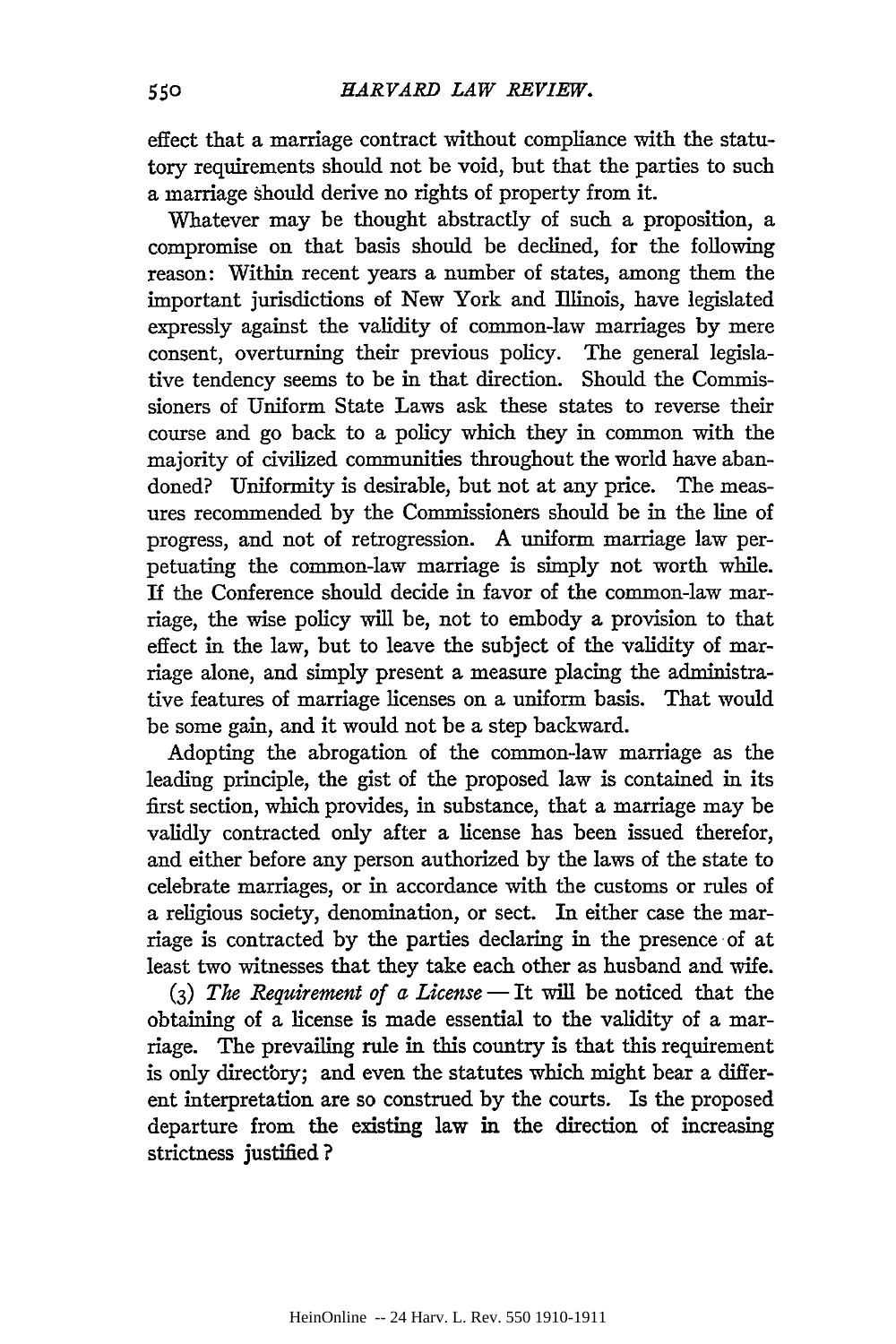The controlling consideration was that in this way alone adequate recognition is given to the civil character of the marriage contract. In most European countries and in a number of Latin-American states the development has been toward a compulsory civil marriage, solemnized by some state functionary, so that a clergyman cannot even act as the representative of state authority. For such a policy of out and out secularization there is in this country no demand, and it would probably arouse strong opposition. If then we would establish at some point the connection of the state with the marriage relation- and this is desirable not merely from the point of view of civic policy, but for the practical purpose of securing authentic and easily accessible records  $-$ , it must be done through the license, which therefore should be given equal legal importance with the solemnization itself.

The marriage license is a well-established institution in this country; since New York adopted it in **1907,** it is stated that South Carolina is the only state that does not require it. The requirement is therefore in accordance with popular custom, and will create no friction. Careful provision is made that no marriage shall be invalidated by any error, defect, or irregularity in the issue of the license or in the license itself; parties desiring in good faith to comply with the law run therefore no risk through their own or through official ignorance of technicalities. In order still further to remove the possibility of hardship, a provision was introduced at the Conference and adopted in committee to the effect that where a marriage has been solemnized as required by the act, and the parties have immediately thereafter assumed the habit and repute of husband and wife, and have continued the same uninterruptedly thereafter for at least one year or until the death of either of them, it shall not be lawful to prove that a license has not been issued. Even with a provision less liberal than this it would be difficult to imagine a case in which the mandatory character of the license requirement can work harm or injustice.

It goes without saying that the issue of the license does not operate as a dispensation with any of the substantive disabilities to marry, and it is provided that every license shall contain an express statement to that effect.

*(4) The Issuing of the license* **-** While it appears from what has been said that the detailed provisions concerning licenses and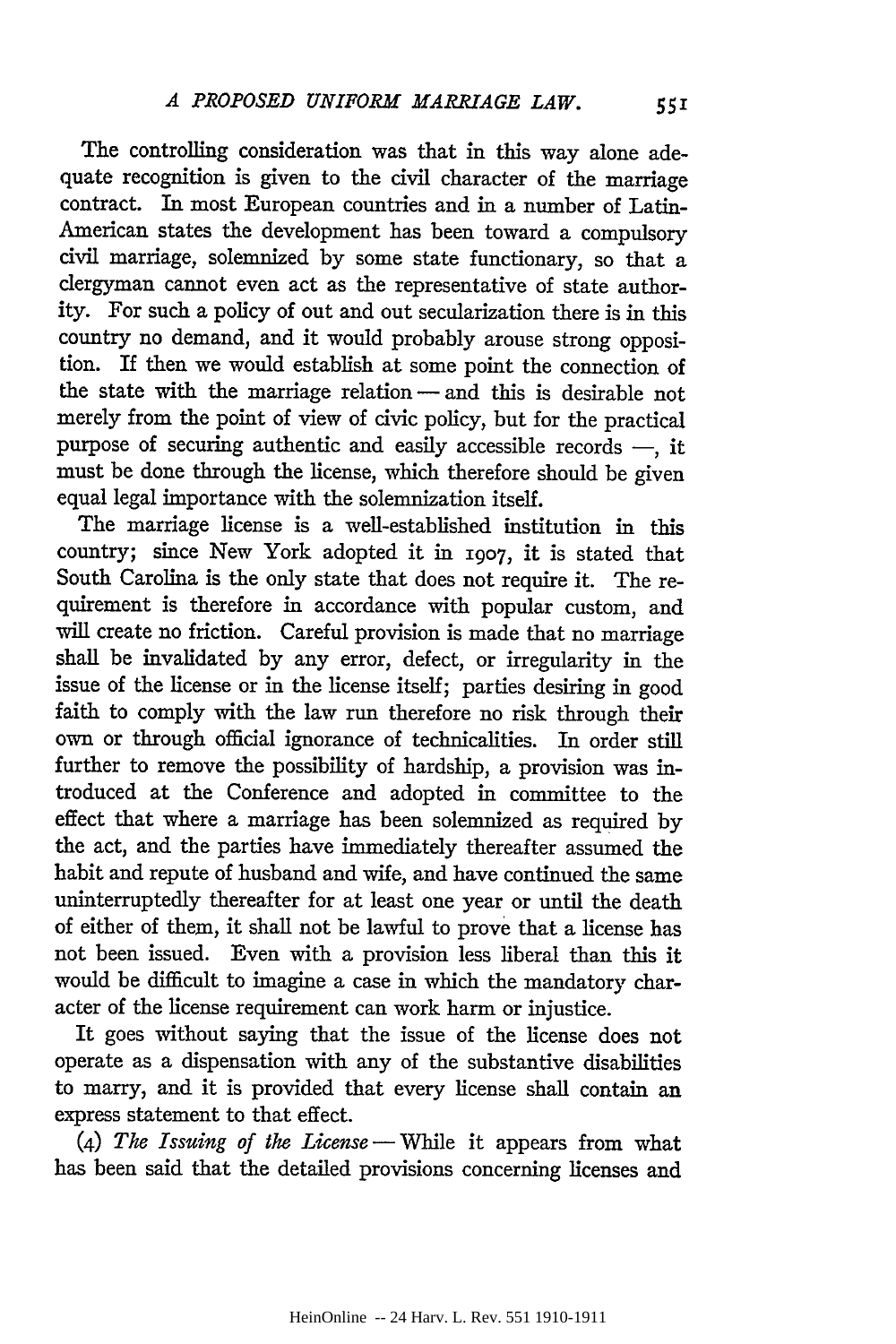their issue do not affect the validity of marriage, they are of great importance from a practical point of view, since their observance is adequately insured by penalties.

The bill does not name the licensing officials; each state is left to select such officers as it chooses, uniformity in that respect being of no great consequence. It is otherwise as to the district from which the license is to issue. One of the recommendations made to the Uniform Divorce Congress was that no license shall issue in any county other than the domicile of one of the applicants. The argument in favor of that position is that the licensing authority of that district is apt to know the parties or one of them, or can inform himself readily as to the truth of their statements, and is therefore less likely to be deceived than an official of another district. It is further supported by the practice of the European states. However, a serious difficulty stands in the way of such a requirement, at least unless it is considerably qualified. Its effect would be to make marriages outside of the state of the domicile of either of the parties impossible. It is true that such a result is accepted in a country like Germany. Parties neither of whom reside in Germany cannot marry under the German law. But a similar exclusiveness would not be appropriate to our states which are practically provinces of one great country. It is quite possible that a woman, earning her living and therefore residing in New York and engaged to marry a resident of New York, may desire to be married from the home of her parents or of a brother or sister who may reside in New Jersey or Connecticut. It is obvious that New Jersey cannot condition solemnization of a marriage within her borders upon a license to be issued in a foreign jurisdiction. It would be necessary to substitute for the license a mere certificate, and leave it to the comity of the other state to comply with the requirements of the New Jersey law. If states are to allow marriages between two non-resident parties, it follows logically that the issuing of licenses cannot be confined to the county of residence or domicile.

The requirement, on the other hand, that the license be issued in the district in which the marriage is to be solemnized is recommended by the advantage it affords with reference to the marriage records. The return of the marriage certificate is more easily secured, if it is to the same county; and if a search is to be made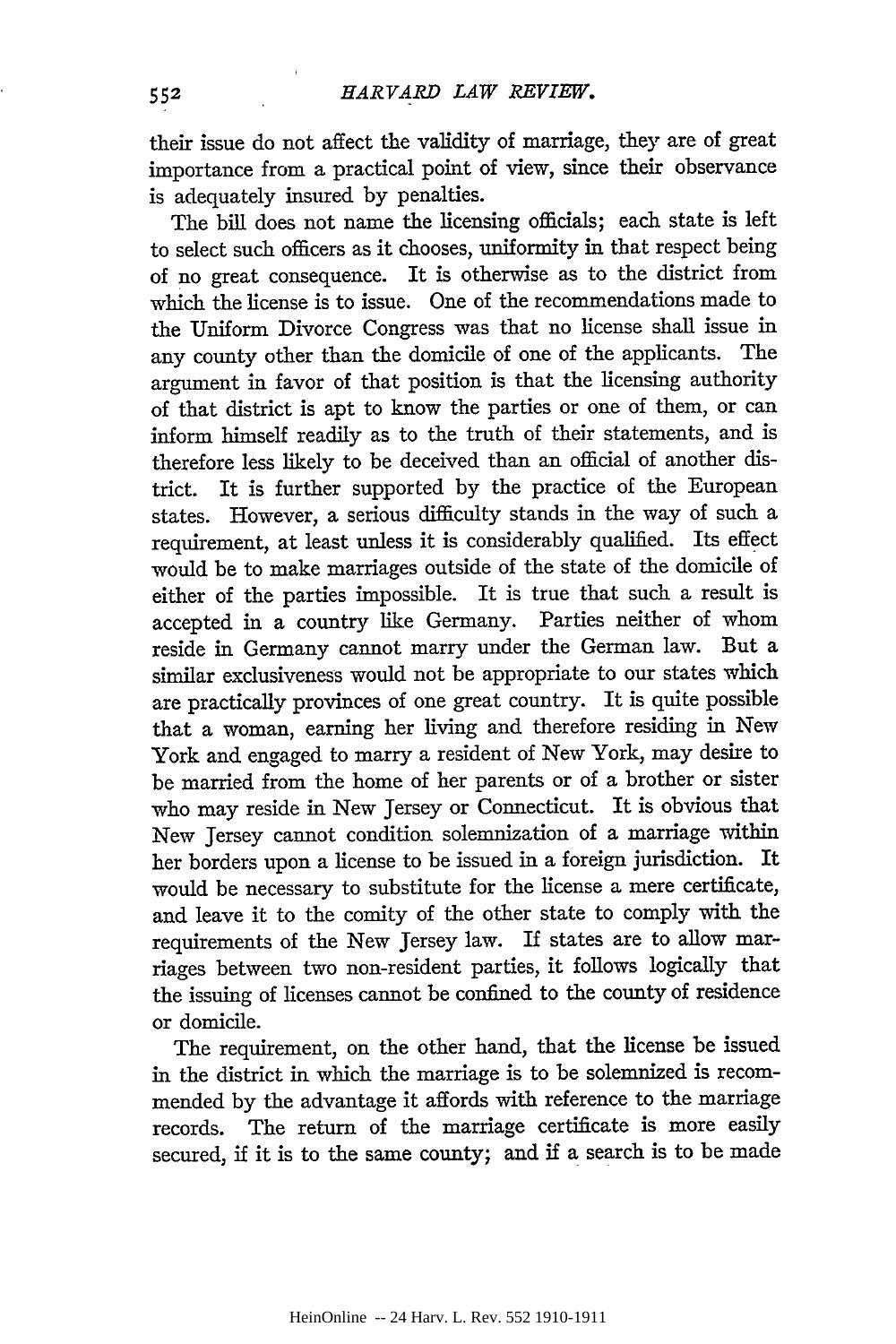at any future time for the marriage record, it will be an advantage to know that it must be found in the county of celebration, the place of which is most likely to be known, and not in the county of the domicile, which may be quite unascertainable. The Committee of the Whole at Chattanooga decided in favor of requiring the license to be issued from the county or other district in which the marriage is to be celebrated. The drafting committee, however, has since adopted a compromise, requiring, where the parties are to be married in the state in which either of them resides, a license from the district of such residence, and requiring a license from the district of celebration, where both parties are non-residents of the state. Provision is made whereby the parties are required to state under oath the facts relevant to the issue of the license, and this oath may be taken either at the county of residence or at the county of solemnization. This provision renders it unnecessary, where the license must be obtained from the district of celebration, for a party who lives at a considerable distance from the place of marriage to be there personally five days in advance of the marriage day.

*(5) Preliminary Application* **-** The bill proposes an innovation upon the law of nearly all the states by requiring a five days' interval between the application for the license and its issue. Since special provision is made for emergency cases, no inconvenience can result from this, and the prescribed delay simply serves to carry out the purpose of the license itself. Formerly the universal practice was, and in the European countries the practice is still, to have the marriage preceded by a publication of banns. The license was originally a special indulgence, meaning a license to dispense with the banns, and in some American states license and banns are still used in the alternative. Most states have finally contented themselves with the more expeditious method of the license; but it is in accordance with the present tendency toward better safeguarding deliberation and legality to give a chance for the bringing forward of objections. Applications for licenses will be posted, and, according to the customary practice, the newspapers will publish them; the bill then makes a provision for the filing of objections and a speedy and summary disposition by the probate court. It may be mentioned that the proposed separation of application and license is in accordance with the law of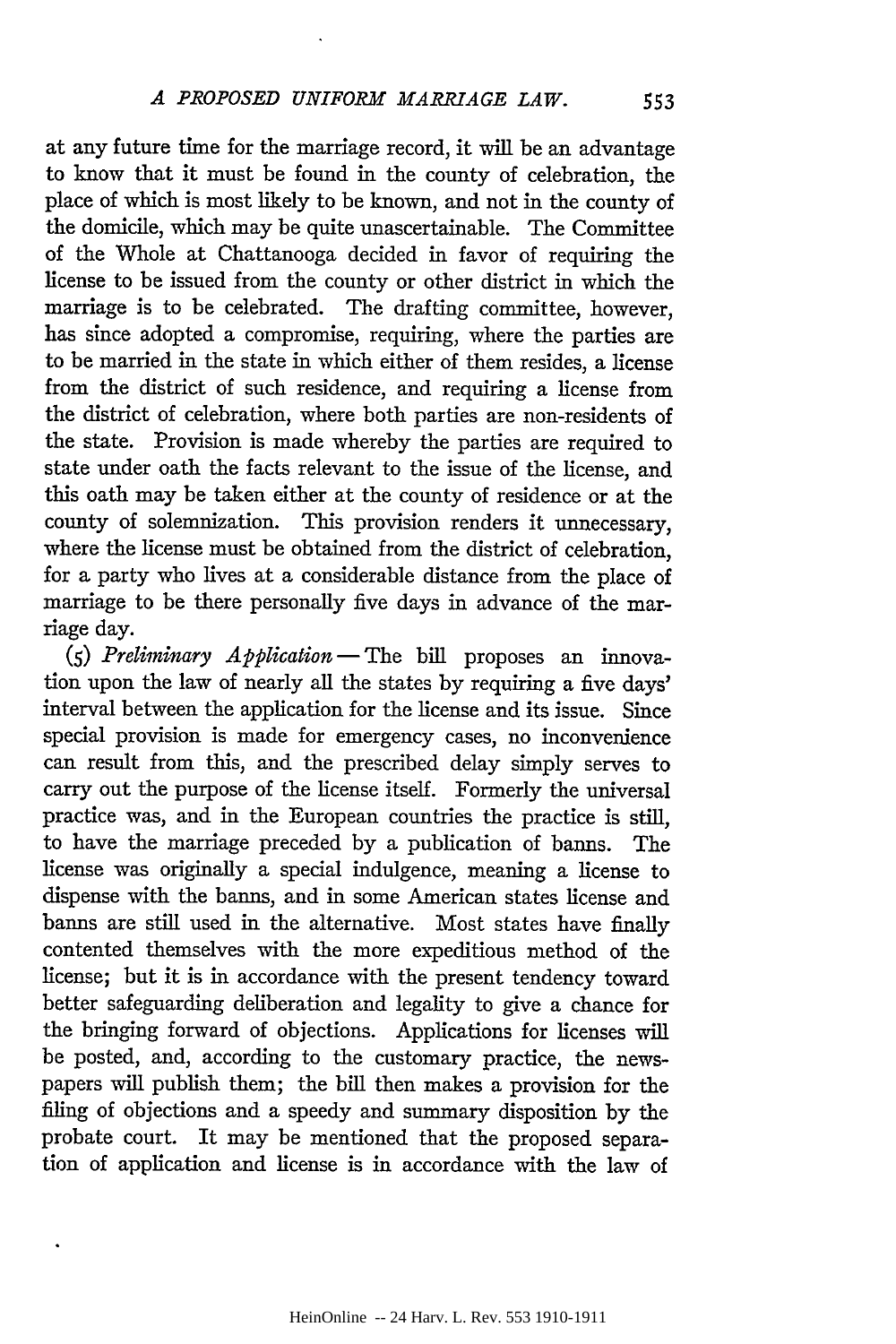Maine. Wisconsin prescribes a delay between the issue of the license and the marriage, but it is obviously better not to have a license issued that is not available, and which, like a check bearing a future date, is apt to create confusion. It may be stated that an advance application for a license was one of the recommendations made to the Uniform Divorce Congress. The license is good for one year only. Such a limit is in accordance with the law of a few states and of most foreign countries. It is clear that circumstances may arise in course of time which may render the statements of the license untrue.

(6) Form of Marriage – The normal form of the marriage is the declaration by the parties before an officiating person and two witnesses that they take each other as husband and wife. Three points are to be noted:  $(i)$  The law leaves it to each state to determine who has the right to officiate; nearly all states authorize clergymen, judges, and justices of the peace to solemnize marriages, and the disturbance of settled customs in that respect would not be desirable. (2) The declaration that constitutes the efficient act is that of the parties, and not that of the officiating person: this is in accordance with the common law and the law of the Catholic Church, while the law of the Lutheran Church is believed to be different. **(3)** No particular form of declaration is prescribed, the ceremonial character of the whole act being normally sufficient to insure some explicit utterance. The witnesses are required to be competent, *i.* e., of sufficient understanding, but their incompetency would not invalidate the marriage.

The bill further sanctions any form that is in accordance with the rites of a religious society. The main purpose is to save the legality of Quaker marriages, in which there is no distinct officiating person, and which are commonly recognized by our laws. The bill as drawn by the committee confined this form of marriage to cases where at least one of the parties is a member of the society. This restriction was opposed and provisionally eliminated at Chattanooga. Perhaps this was due to an impression that the restriction applied to ordinary religious marriages. This, of course, is not true. The ordinary religious marriage is celebrated before a clergyman, and a clergyman is under the provisions of the bill authorized to marry persons of any faith, his own or another. The question is whether the very exceptional and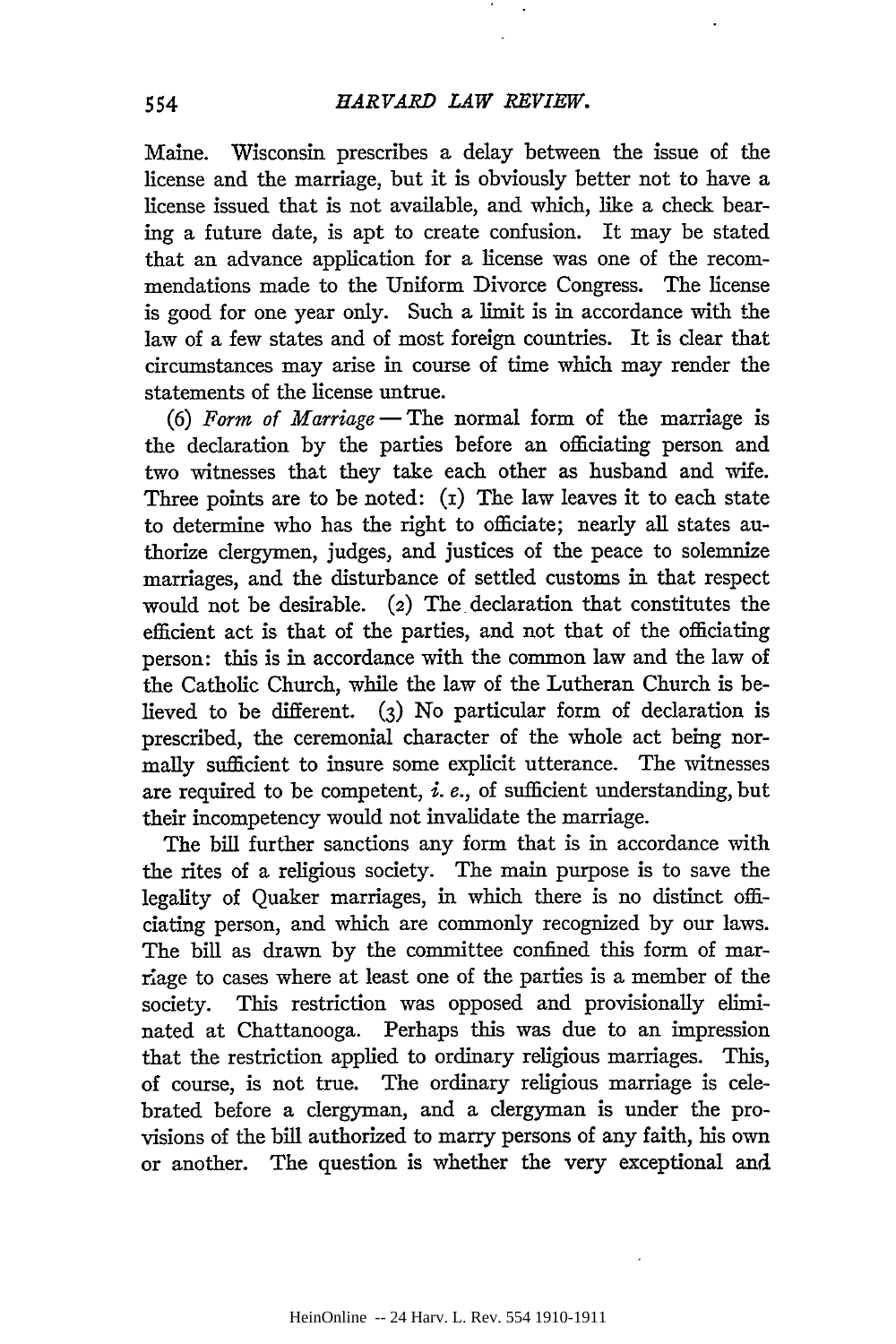abnormal form of self-marriage is to be permitted where the religious persuasion of neither of the parties demands it. There seems to be no reason whatever for such a concession. Nor can there be any difficulty in proving that one of the parties was the member of such a religious society.

Since 1860 there has been a law on the federal statute books<sup>2</sup> to the effect that marriages in presence of any consular officer of the United States in a foreign country between persons who would be authorized to marry if residing in the District of Columbia, shall be valid to all intents and purposes, and shall have the same effect as if solemnized within the United States. Under the Constitution, the United States is without authority to render such marriages valid within any state. This is the official view of the government of the United States, as expressed in the Consular Regulations.<sup>3</sup> The general rule, however, that a marriage valid where celebrated is valid everywhere, is recognized (subject to certain exceptions) in every American state, and remains undisturbed by the proposed uniform law. In countries therefore in which by treaty, custom, or positive law, marriages concluded in the presence of an American consul between American citizens are valid, they will continue to be valid, and if the validity of such marriages by the law of the foreign country depends upon the express grant of authority by the sovereignty which the consul represents, such authority is given by § 4082 of the Revised Statutes. Where, however, a marriage concluded in the presence of the American consul is invalid by the laws of the country where it is concluded, § 4082 of the Revised Statutes does not render it valid for any state (no matter what its effect may be for the District of Columbia or a territory), nor is it desirable that such a marriage should be validated. No express provision is consequently called for to deal with this matter.

*(7) Nullity Provisions and Saving Clauses* **-** The nullity of marriages contracted in violation of the two main requirements of the law which are placed at its head is expressly declared; on the other hand, there is also a careful enumeration of irregularities which do not vitiate the marriage, provided at least one of the parties acts in good faith. In accordance 'with the law of many

**<sup>2</sup>** Rev. Stat. § **4082.**

**<sup>3</sup>** See Moore, International Law Digest, § **240.**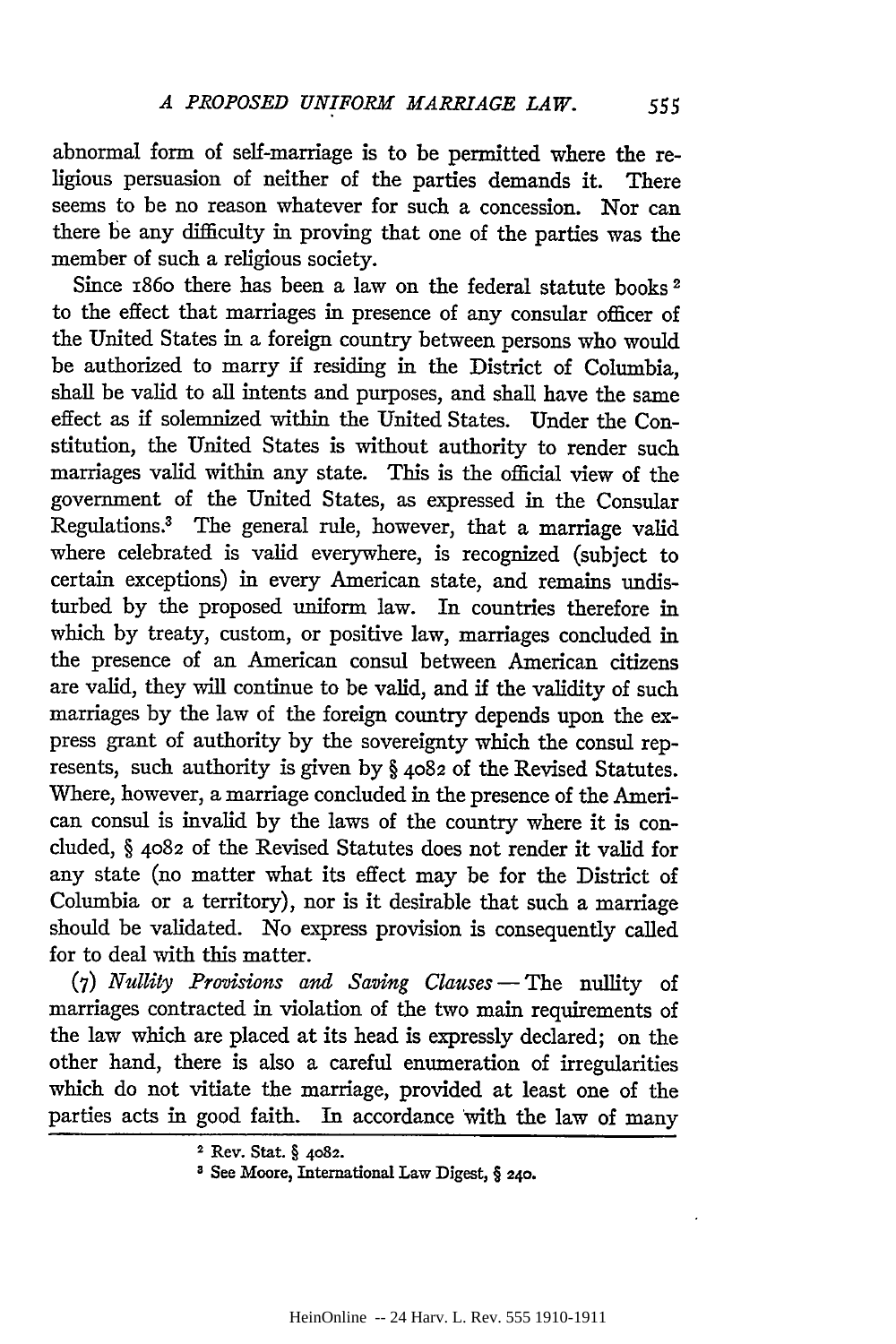states, it is provided that a marriage contracted in good faith shall not be void by reason of the want of authority of the officiating person. 4

Like the laws of many states, the bill requires for the marriage of a minor the consent of his or her parent or guardian. American statutes do not expressly avoid a marriage contracted without such consent, and the courts do not admit that consequence by construction. In England where nullity was expressly declared by Lord Hardwicke's Act, the legislature had to abrogate this provision as one of intolerable hardship. There is however a middle ground which may well be pursued in view of the evil effects of hasty marriages entered into by immature persons. The bill therefore provides that such a marriage shall be voidable upon the application of the minor, or of the parent or guardian. Such application cannot be made after the minor has reached full age and voluntarily, cohabits with the other party, nor in any event more than one year after reaching full age. If the application is made by the parent or guardian it must be made within thirty days after obtaining knowledge of the marriage. The court may refuse to grant the application if such refusal shall appear to be advisable.

The bill copies the provision of the law of Massachusetts, according to which a marriage, void by reason of a subsisting prior marriage, but contracted by one of the parties in good faith, is validated by continued cohabitation after the removal of the impediment. The reports show cases where the absence of such a provision led to great hardship.5 A provision of this kind will be more necessary if the new law shall be adopted than it was ever before. For it was one of the benefits of the recognition of commonlaw marriages, that it was possible to assume a common-law marriage after the removal of the impediment; under the new regime this expedient would be cut off. An express curative provision therefore becomes necessary to validate the marriage.

**<sup>4</sup>** The bill as passed **by** the committee of the whole contained a clause to the effect that **if** only one of the parties was ignorant of the want of authority, that party shall have the right to proceed within one year for the annulment of the marriage. Such a case is necessarily one of gross deception practiced upon the ignorant party, and where the ceremony was believed to be, but in reality was not, religious, there may be conscientious scruples against continued cohabitation. Opinion upon this point seems, however, to be divided.

r See Collins *v.* VoQrhies. 47 **N. J. Eq. 315.**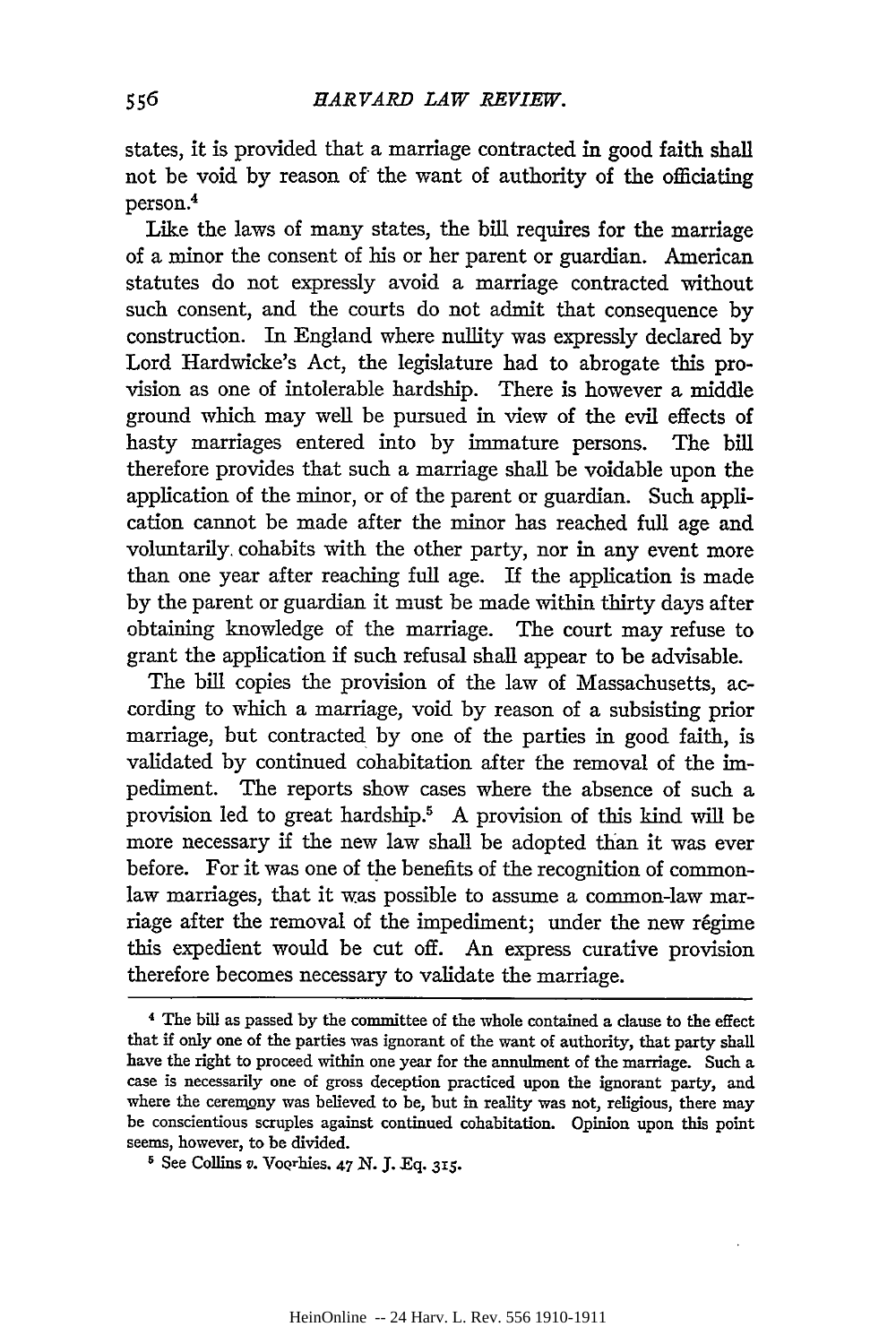(8) *Records* — The bill makes careful provision for the recording of licenses, the return of certificates, etc. A system of state registration is likewise established. The details involve no question of principle, but mere practical considerations of an administrative character. The securing of publicity and of authentic proofs is one of the main objects, and will be one of the chief benefits, of the proposed legislation. Uniformity is here of particular value. Complete and accurate marriage records are essential to a reliable system of vital statistics, and reliable vital statistics are more and more needed with the expanding functions of our social legislation.6

*Ernst Freund.*

**UNIVERSITY OF CHICAGO.** 

## AN ACT

*Relating to and Regulating Marriage and Marriage Licenses; and to promote Uniformity between the States in reference thereto.*

SECTION I. Be it enacted, etc., That marriage may be validly contracted in this State only after a license has been issued therefor, in the manner following:

i. Before any person authorized by the laws of this State to celebrate marriages (and hereinafter designated as the officiating person), by declaring in the presence of at least two competent witnesses other than such officiating person, that they take each other as husband and wife; or,

2. In accordance with the customs, rules, and regulations of any Religious Society, Denomination, or Sect to which either of the parties may belong, by declaring in the presence of at least two competent witnesses, that they take each other as husband and wife.

SECT. II. No persons shall be joined in marriage within this State until a license shall have been obtained for that purpose from the **.......** of the .......... in which one of the parties resides; Provided, that if both parties be non-residents of the State, such licenses may be obtained from the ............ of the ............ where the marriage ceremony is to be performed.

**SECT.** II. Application for a marriage license must be made at least five days before the license shall be issued; Provided, that in cases of emergency, or extraordinary circumstances, the Judge of the Court

<sup>6</sup> The text of the more important sections of the Act follows.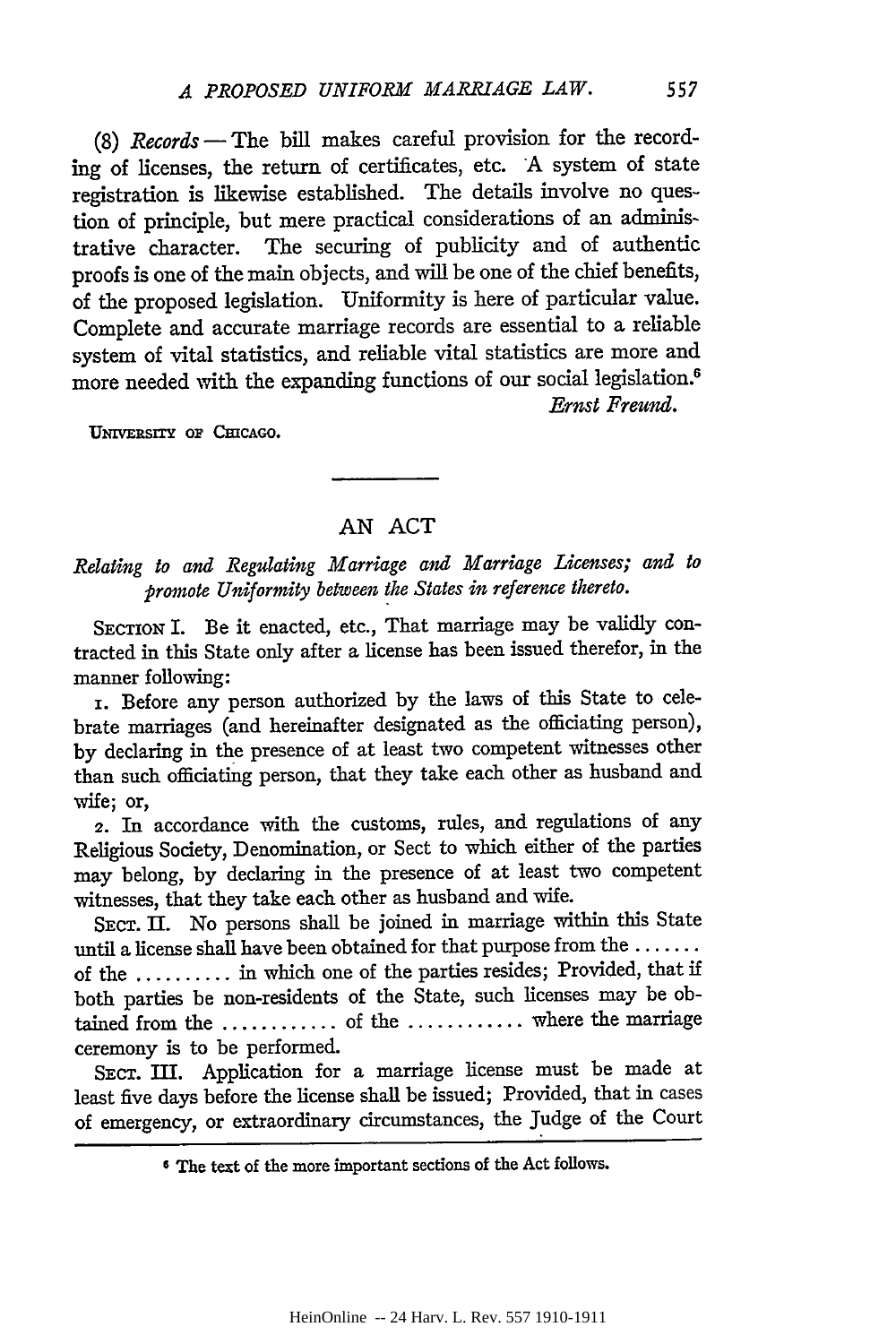having Probate Jurisdiction may authorize the license to be issued at any time before the expiration of said five days.

**SEcT.** IV. No license shall be issued unless both of the contracting parties shall be identified to the satisfaction of the proper ........... who shall further require of the parties, either separately or together, a statement under oath relative to the legality of the contemplated marriage, the date of same, the names, relationship, if any, age, nationality, color, residence, and occupation of the parties, the names of the parents, guardians, or curators of such as are under the age of legal majority, any prior marriage or marriages of the parties, or either of them, and the manner of the dissolution thereof; and if there be no legal objection thereto, such ....... shall issue a Marriage License in the form hereinafter prescribed. Or, the parties intending marriage may, either separately or together, appear before any .......... magistrate or justice of the peace of the ............ (whether in this or any other State) wherein either of the contracting parties resides, or of the ......... where the marriage is to be performed, who shall require of them a statement under oath as above provided; and such statement, having been duly subscribed and sworn to, and the parties having been duly identified, shall be forwarded to the proper .......... who, if satisfied after an examination thereof, that the same is in proper legal form, and that no legal objection to the contemplated marriage exists, shall issue a license therefor.

**SECT.** V. No license shall be issued if either of the contracting parties be under the marriageable age of consent as established by law. If either of the contracting parties be between the marriageable age of consent as established by law, and the age of legal majority, to wit, between ...... years and ...... years, if a male, and between **......** years and ...... years, if a female, no license shall be issued without the consent of his or her parents, guardian, or curator, or of the parent having the actual care, custody, and control of such minor or minors, given before the .......... under oath, or certified under the hand of such parents, guardian or curator as aforesaid, and properly verified by affidavit before a Notary Public or other official authorized by law to take affidavits, which certificate shall be filed of record in the office of said ............ and entered by him on the Marriage License Docket before issuing said license; Provided, that if there be no guardian or curator of either or both of such minors, or if there be no competent person having the actual care, custody, and control of such minor or minors, then the judge of the ........ of the residence of the minor having Probate jurisdiction may, after hearing, upon proper cause shown, make an order allowing the marriage of such minor or minors.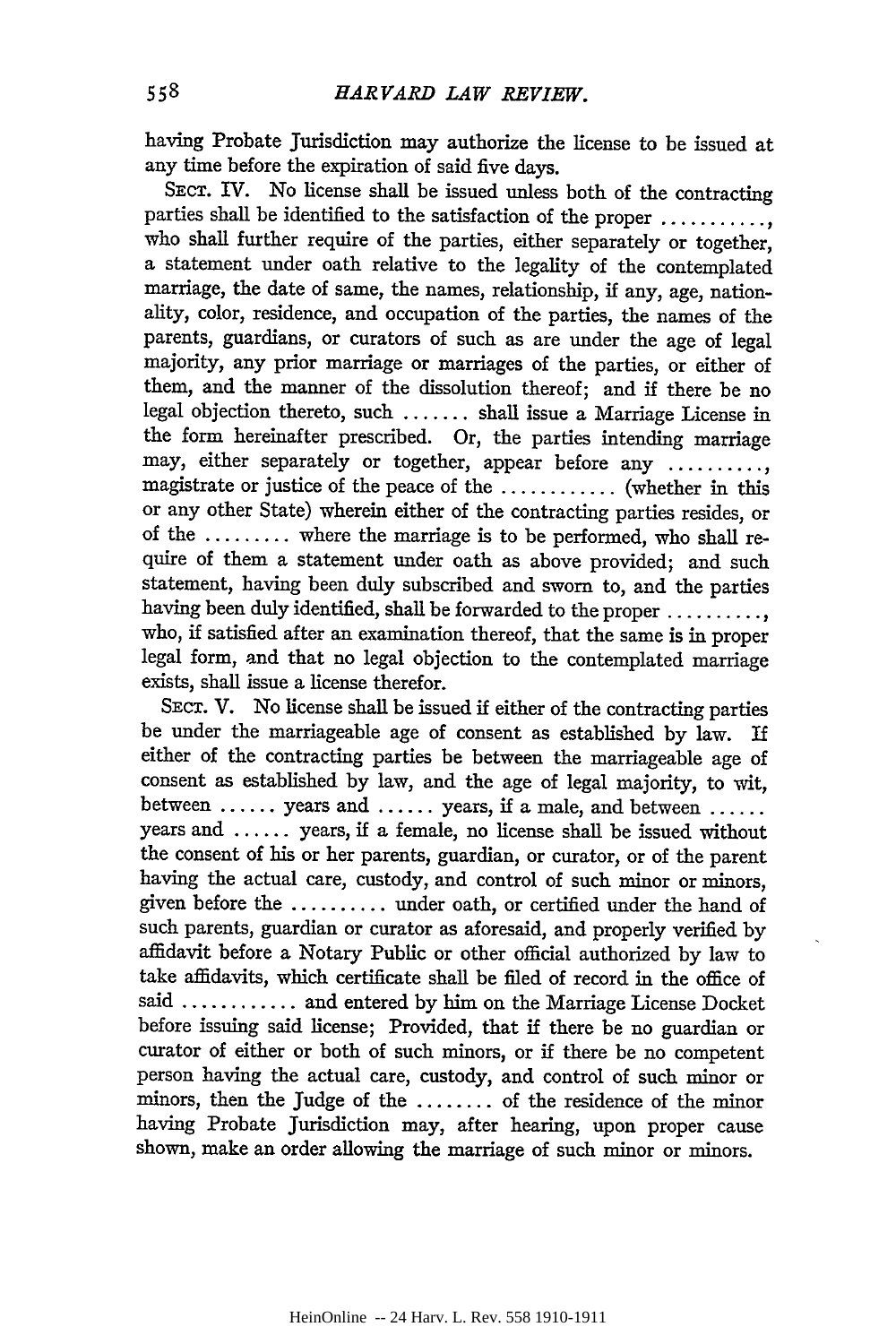**SECT.** VI. Immediately upon entering an application for a license, the ........ shall post in his office a notice giving the names and residences of the parties applying therefor, and the date of the application. Any person believing that the statements of the application are false or insufficient, or that the applicants or either of them are incompetent to marry, may file with the Court having Probate Jurisdiction in the **........** in which the license is applied for, a petition under oath, setting forth the grounds of objection to the marriage, and asking for a rule upon the parties making such application to show cause why the license should not be refused. Whereupon, said Court, if satisfied that the grounds of objection are prima *facie* valid, shall issue a rule to show cause as aforesaid, returnable as the Court may direct, but not more than ten days from and after the date of said rule, which rule shall be served forthwith upon the applicants for such license, and upon the clerk before whom such application shall have been made, and shall operate as a stay upon the issuance of the license until further ordered. If, upon hearing, the objections be sustained, the Court shall make an order refusing the license; the costs to rest in the discretion of the Court; but if the objections be overruled, the party or parties filing the same shall be liable for all costs of the proceedings.

SECTS. VII, VIII, and IX provide for penalties, blank forms, and dockets.

**SECT.** X. The license shall authorize the marriage ceremony to be performed in any ...... of this State, excepting that where both parties are non-residents of the State, the ceremony shall be performed only in the ...... in which tht license is issued. The license shall be directed "to any person authorized by the law of this State to solemnize marriage," and shall authorize him to solemnize marriage between the parties therein named, at any time not more than one year from and after the date thereof. If the marriage is to be solemnized by the parties without the presence of an officiating person, as provided by paragraph two of Section one of this Act, the license shall be directed to the parties to the marriage. If either of the parties be not of the age of legal majority, then his or her age shall be stated, and the fact of the consent of his or her parents, guardian, or curator shall likewise be stated; and if either of said parties shall have been theretofore married, then the number of times he or she shall have been previously married, and the manner in which the prior marriage or marriages was or were dissolved, shall be stated. The officiating person shall satisfy himself that the parties presenting themselves to be married by him are the parties named in the license; and if he knows of any legal impediment to such marriage, he shall refuse to perform the ceremony. The issue of a license

559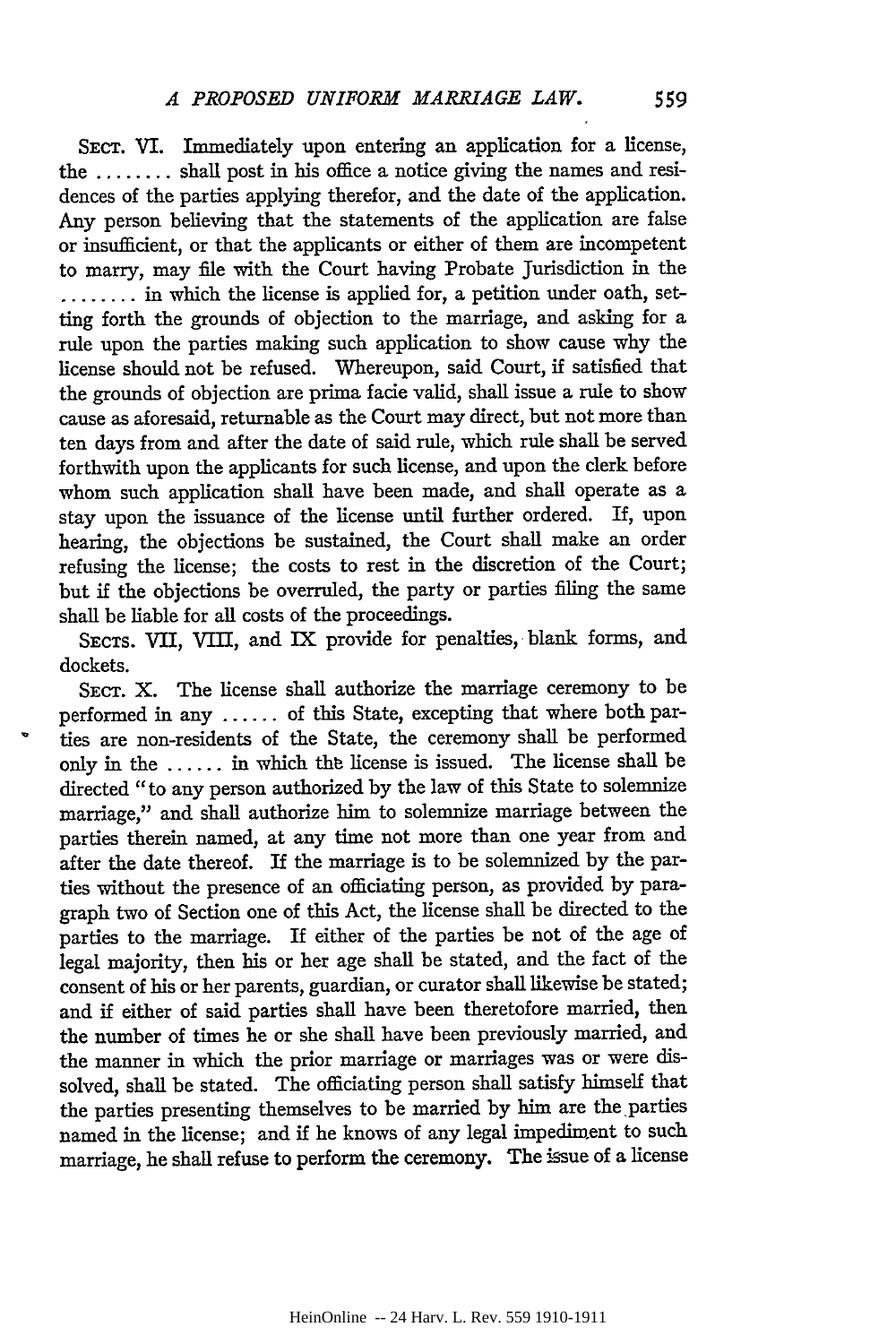shall not be deemed to remove or dispense with any legal disability, impediment or prohibition rendering marriage between the parties illegal, and the license shall contain a statement to that effect.

**SECTS.** XI and XII give the form of marriage licenses.

**SECT.** XIII. The license shall have appended to it three certificates, numbered to correspond with the license, (one marked "original," one marked "duplicate," and one marked "triplicate,") which shall be in form substantially as follows:

[The forms are omitted.]

**SECr.** XIV. The Marriage Certificates marked "original" and "duplicate," duly signed, shall be given by the officiating person to the persons married by him; and the certificate marked "triplicate" shall be returned by such officiating person, or, in the case of a marriage ceremony performed without an officiating person, then by the parties to the marriage contract, or either of them, to the ........ who issued the license, within thirty days after the date of said marriage.

**SECT.** XV. The said ........ upon receiving such triplicate certificate, shall immediately enter the same on the Docket where the Marriage License of said parties is recorded, and place such certificate on file.

**SECTS.** XVI-XXI provide for penalties.

SECT. XXII. A copy of the record of the Marriage License, and Marriage Certificate, certified under the hand of said ...... and the seal of the court, shall be received in all courts of this State as prima facie evidence of such marriage between the parties therein named.

**SECT.** XXIII. All marriages hereafter contracted in violation of any of the requirements of Section I of this Act shall be null and void, (except as provided in Sections XXIV and XXV of this Act); Provided, that the parties to any such void marriage may, at any time, validate such marriage by complying with the requirements of this Act, and the issue thereof, if any, shall thereupon become legitimate, as provided by Section XXVIII of this Act.

**SECT.** XXIV. No marriage hereafter contracted shall be void by reason of want of authority or jurisdiction in the officiating person solemnizing such marriage, if the marriage is in other respects lawful, and is consummated with the full belief on the part of the persons so married, or either of them, that they have been lawfully joined in marriage.

**SECT.** XXV. No marriage hereafter contracted shall be void either by reason of the license having been issued without the consent of the parents, guardian, or curator of a minor, or by a ........ not having jurisdiction to issue the same, or by reason of any omission, informality,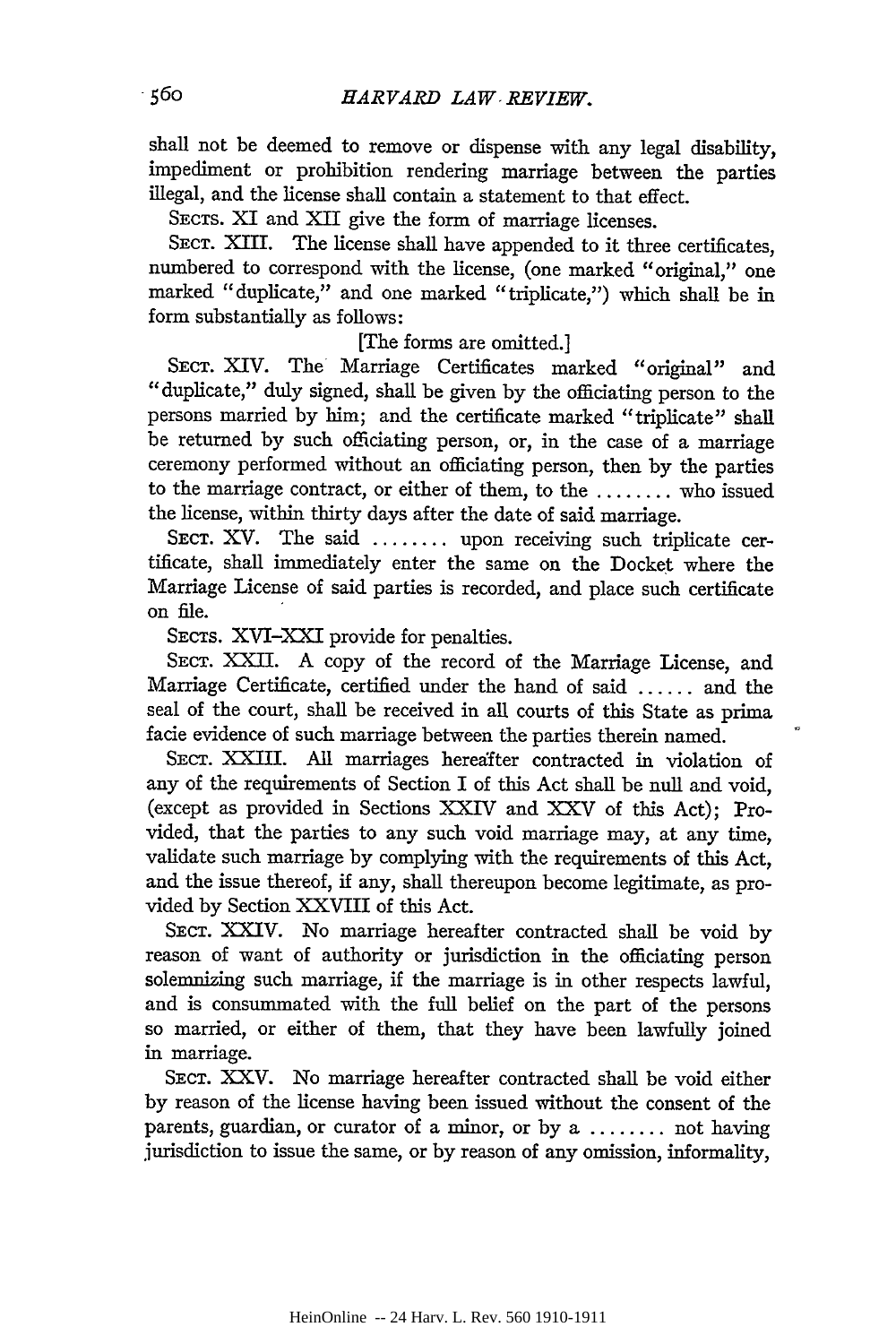or irregularity of form in the application for the license or in the license itself, or by reason of the incompetency of the witnesses to such marriage, or because the marriage may have been solemnized in a ........ other than the ........ prescribed in Section X of this Act, or more than one year after the date of the license, if the marriage is in other respects lawful and is consummated with the full belief on the part of the persons so married, or either of them, that they have been lawfully joined in marriage. Where a marriage has been celebrated in one of the forms provided for in Section I of this Act, and the parties thereto have immediately thereafter assumed the habit and repute of husband and wife, and have continued the same uninterruptedly thereafter for the period of one year, or until the death of either of them, it shall not be lawful to prove that a license has not been issued as required by this Act.

**SECT. XXVI.** A marriage contracted by a person requiring the consent of a parent, guardian, or curator, without such consent, shall be voidable upon the application of such person, or of the parent, guardian, or curator of such person, but no such application shall be made after the party requiring consent has reached the age of legal majority and has voluntarily cohabited with the other party, or in any event more than one year after such party has reached the age of legal majority; Provided, that no such marriage shall be avoided upon the application of the parent, guardian, or curator, unless such application shall be made within thirty days after acquiring knowledge of such irregular marriage. The Court may refuse to grant the application if such refusal shall appear to be advisable. Any Court having jurisdiction to grant divorces shall have power to annul a marriage as provided by this section. But the issue of such marriage shall not be deemed illegitimate.

SEcT. XXVII. If a person during the lifetime of a husband or wife with whom the marriage is in force, enters into a subsequent marriage contract in accordance with the provisions of Section I of this Act, and the parties thereto live together thereafter as husband and wife, and such subsequent marriage contract was entered into by one of the parties in good faith, in the full belief that the former husband or wife was dead, or that the former marriage had been annulled, or dissolved by a divorce, or without knowledge of such former marriage, they shall, after the impediment to their marriage has been removed by the death, or divorce of the other party to such former marriage, if they continue to live together as husband and wife in good faith on the part of one of them, be held to have been legally married from and after the removal of such impediment, and the issue of such subsequent marriage shall be considered as the legitimate issue of both parents.

**36**

HeinOnline -- 24 Harv. L. Rev. 561 1910-1911